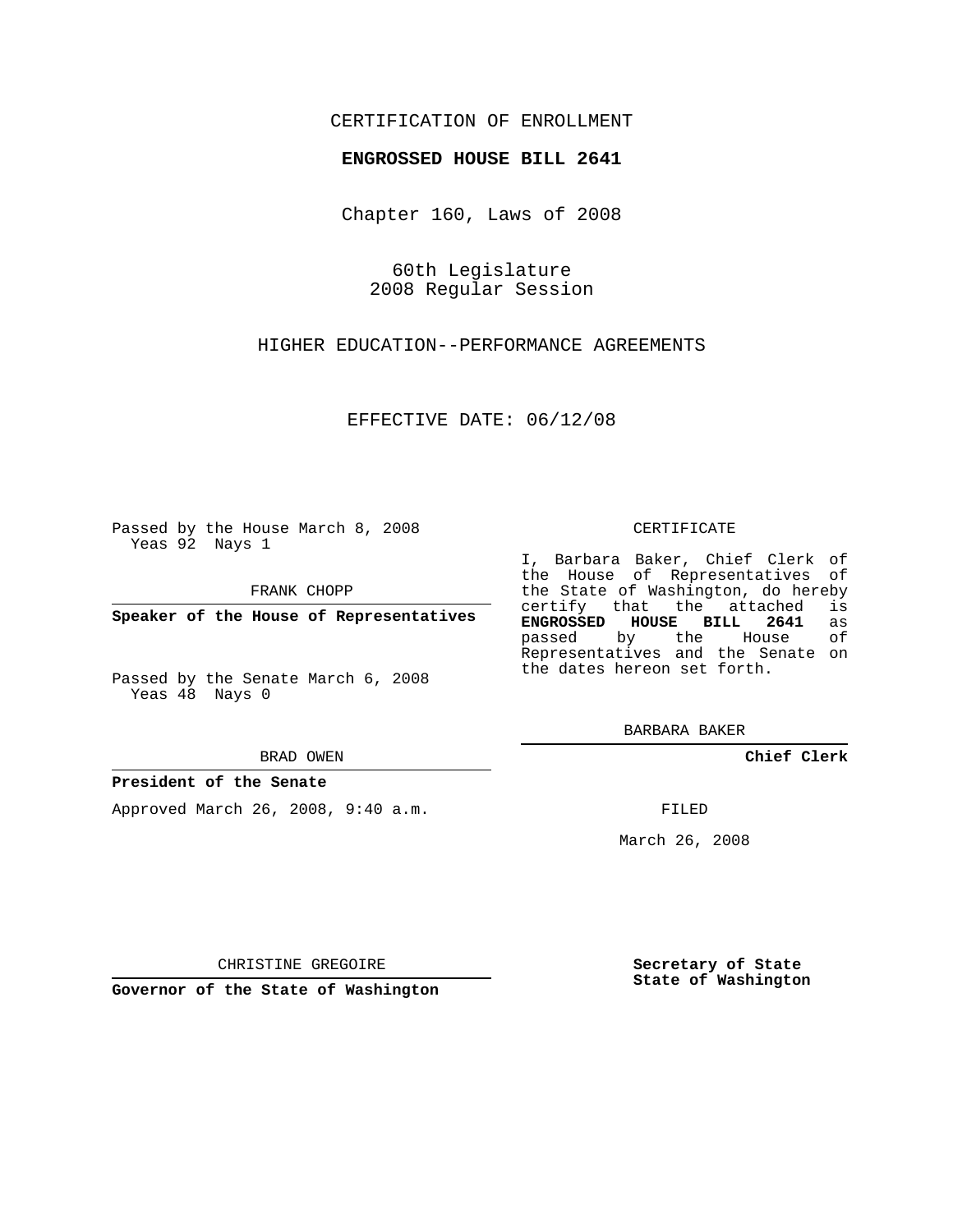# **ENGROSSED HOUSE BILL 2641** \_\_\_\_\_\_\_\_\_\_\_\_\_\_\_\_\_\_\_\_\_\_\_\_\_\_\_\_\_\_\_\_\_\_\_\_\_\_\_\_\_\_\_\_\_

\_\_\_\_\_\_\_\_\_\_\_\_\_\_\_\_\_\_\_\_\_\_\_\_\_\_\_\_\_\_\_\_\_\_\_\_\_\_\_\_\_\_\_\_\_

### AS AMENDED BY THE SENATE

Passed Legislature - 2008 Regular Session

## **State of Washington 60th Legislature 2008 Regular Session**

**By** Representatives Jarrett, Priest, Wallace, Ormsby, McIntire, Sells, Morrell, Upthegrove, Sullivan, and Haler

Prefiled 01/11/08. Read first time 01/14/08. Referred to Committee on Higher Education.

 AN ACT Relating to higher education performance agreements; adding new sections to chapter 28B.10 RCW; adding a new section to chapter 44.28 RCW; and creating a new section.

BE IT ENACTED BY THE LEGISLATURE OF THE STATE OF WASHINGTON:

 NEW SECTION. **Sec. 1.** (1) The legislature finds that in the last ten years, significant progress has been made to identify and monitor accountability and performance measures in higher education, both internally in institutions and externally in the legislative and state policymaking environment.

 (2) However, the legislature further finds that opportunities exist to promote greater visibility of performance measures among policymakers and among the public consumers of higher education. Policy decisions, including decisions about resource allocation, should be made with greater knowledge and a shared understanding about the tradeoffs between resources, flexibility, and desired outcomes. A forum should be created to allow discussion among policymakers and institution leaders about setting outcome-oriented priorities, targeting of investments, linking operating and capital planning, and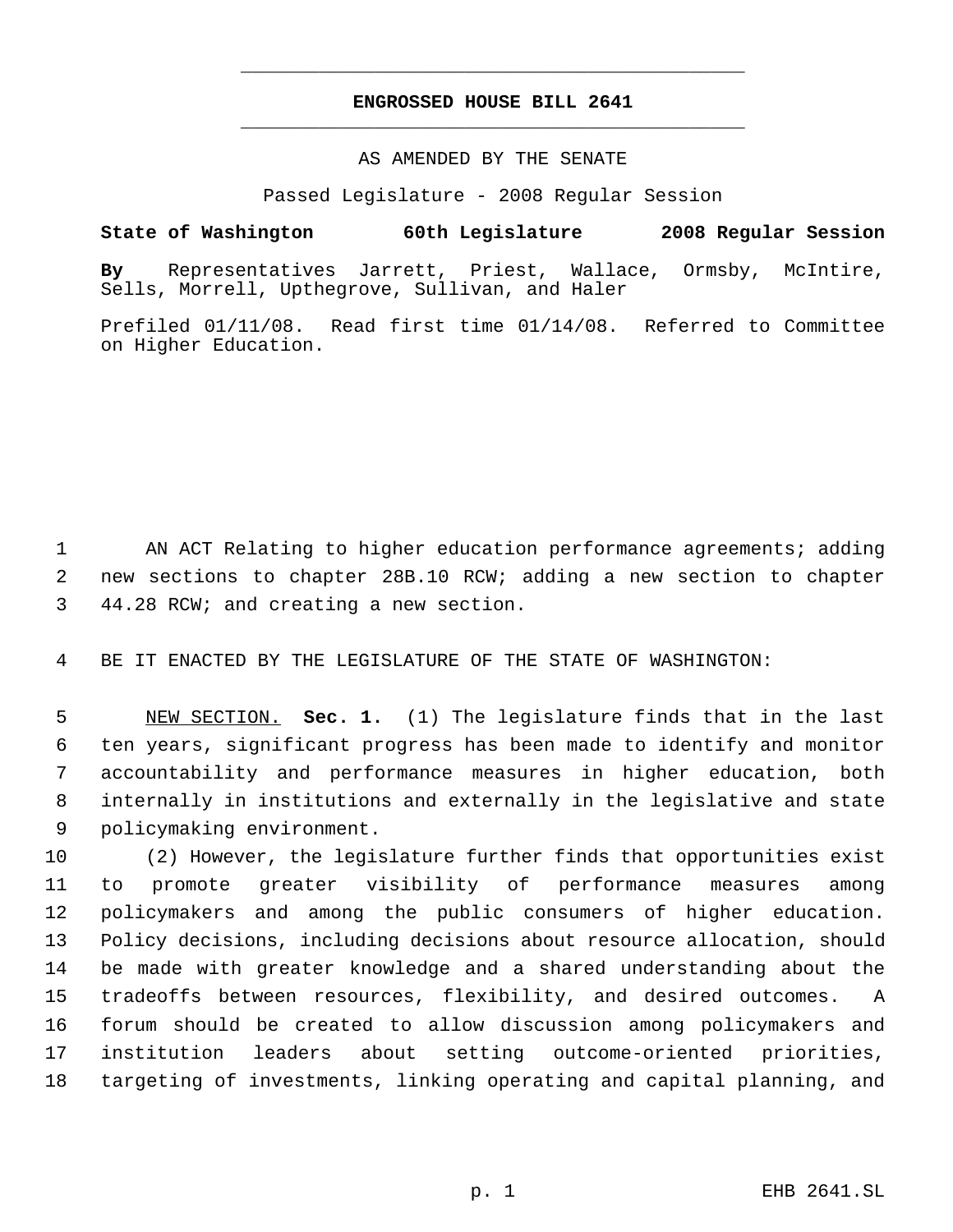creating a longer-term view than the biennial budget cycle typically permits.

 (3) Therefore, the legislature intends to implement a process for such discussions, agreements, and planning to occur. The process of crafting higher education performance agreements will be pilot-tested over a six-year period with the public four-year institutions of higher education beginning in 2008.

 NEW SECTION. **Sec. 2.** A new section is added to chapter 28B.10 RCW to read as follows:

 (1) As used in this section and sections 3 and 4 of this act, a performance agreement is an agreement reached between the state and the governing board of an institution of higher education and approved by the legislature using the process provided in section 4 of this act.

 (2) The purpose of a performance agreement is to develop and communicate a six-year plan developed jointly by state policymakers and an institution of higher education that aligns goals, priorities, desired outcomes, flexibility, institutional mission, accountability, and levels of resources.

 (3) Beginning in 2008, performance agreements shall be pilot-tested with the public four-year institutions of higher education.

 NEW SECTION. **Sec. 3.** A new section is added to chapter 28B.10 RCW to read as follows:

 (1) Performance agreements shall address but not be limited to the following issues:

 (a) Indicators that measure outcomes concerning cost, quality, timeliness of student progress toward degrees and certifications, and articulation between and within the K-12 and higher education systems;

 (b) Benchmarks and goals for long-term degree production, including discrete benchmarks and goals in particular fields of study;

 (c) The level of resources necessary to meet the performance outcomes, benchmarks, and goals, subject to legislative appropriation; (d) The prioritization of four-year institution capital budget projects by the office of financial management; and

 (e) Indicators that measure outcomes concerning recruitment, retention, and success of students, faculty, and staff from diverse, underrepresented communities.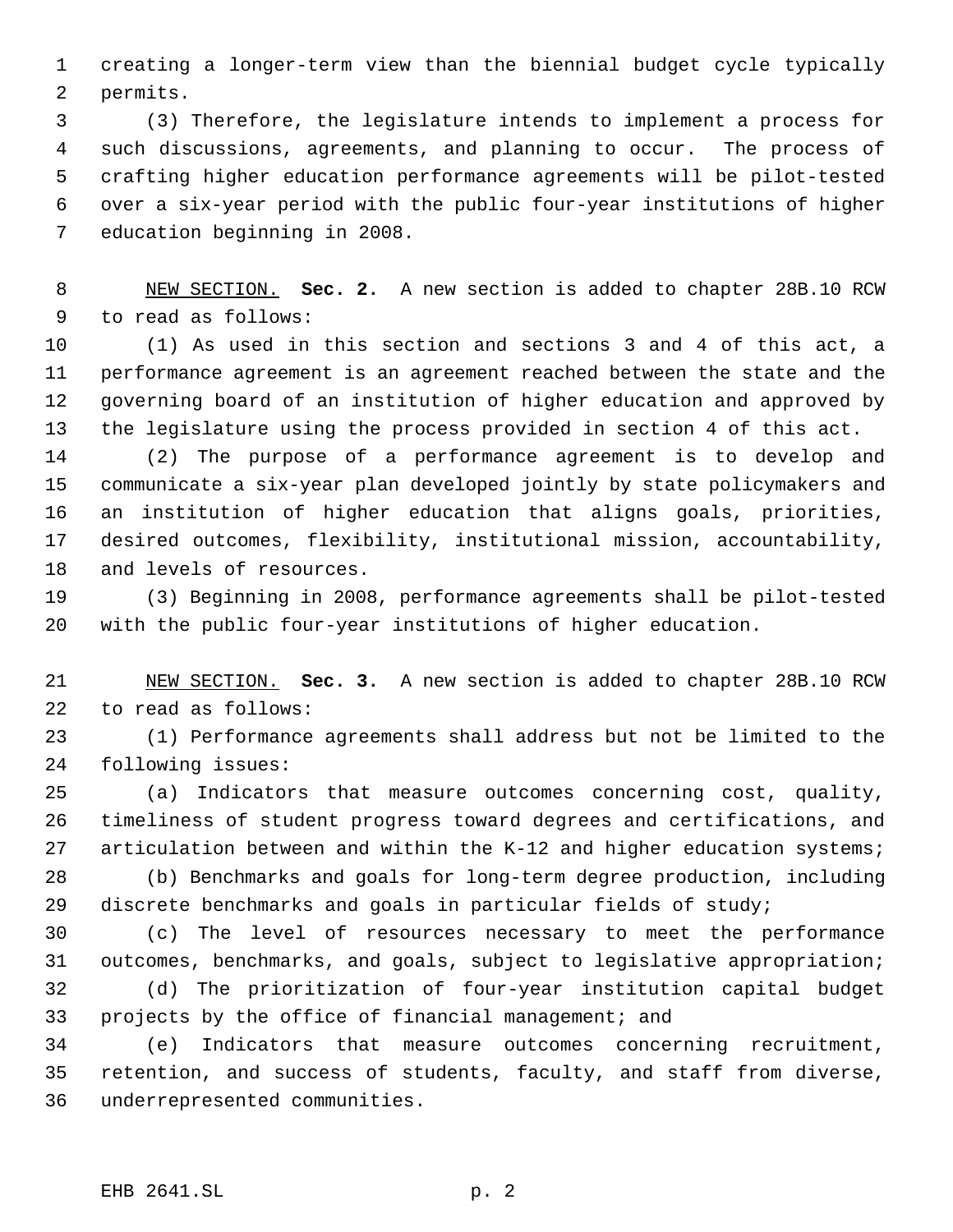(2) The goals and outcomes identified in a performance agreement shall be linked to the role, mission, and strategic plan of the institution of higher education and aligned with the statewide strategic master plan for higher education.

 (3) Performance agreements may also include grants to an institution, under the terms of the agreement, of flexibility or waivers from state controls or rules. The agreement may identify areas where statutory change is necessary to grant an institution flexibility or waivers of state agency rules.

 (4) The following areas may not be included in a performance agreement:

 (a) Flexibility or waivers of requirements in a collective bargaining agreement negotiated under chapter 28B.52, 41.56, 41.59, 41.76, or 41.80 RCW;

 (b) Flexibility or waivers of administrative rules or processes governed by chapter 28B.52, 41.56, 41.59, 41.76, or 41.80 RCW;

 (c) Rules, processes, duties, rights, and responsibilities of the academic faculty as contained in the faculty codes of the four-year institution;

(d) Flexibility or waivers of requirements under chapter 39.12 RCW;

 (e) Flexibility or waivers of administrative rules or other regulations that address health and safety, civil rights, and nondiscrimination laws that apply to institutions of higher education; and

 (f) State laws covering terms and conditions of employment, including but not limited to salaries, job security, and health, retirement, unemployment, or any other employment benefits.

 NEW SECTION. **Sec. 4.** A new section is added to chapter 28B.10 RCW to read as follows:

 (1) A state performance agreement committee is created to represent the state in developing performance agreements under this section and sections 2 and 3 of this act. The committee is composed of representatives from the governor's office, the office of financial management, the higher education coordinating board, the office of the superintendent of public instruction, two members of the senate appointed by the secretary of the senate, and two members of the house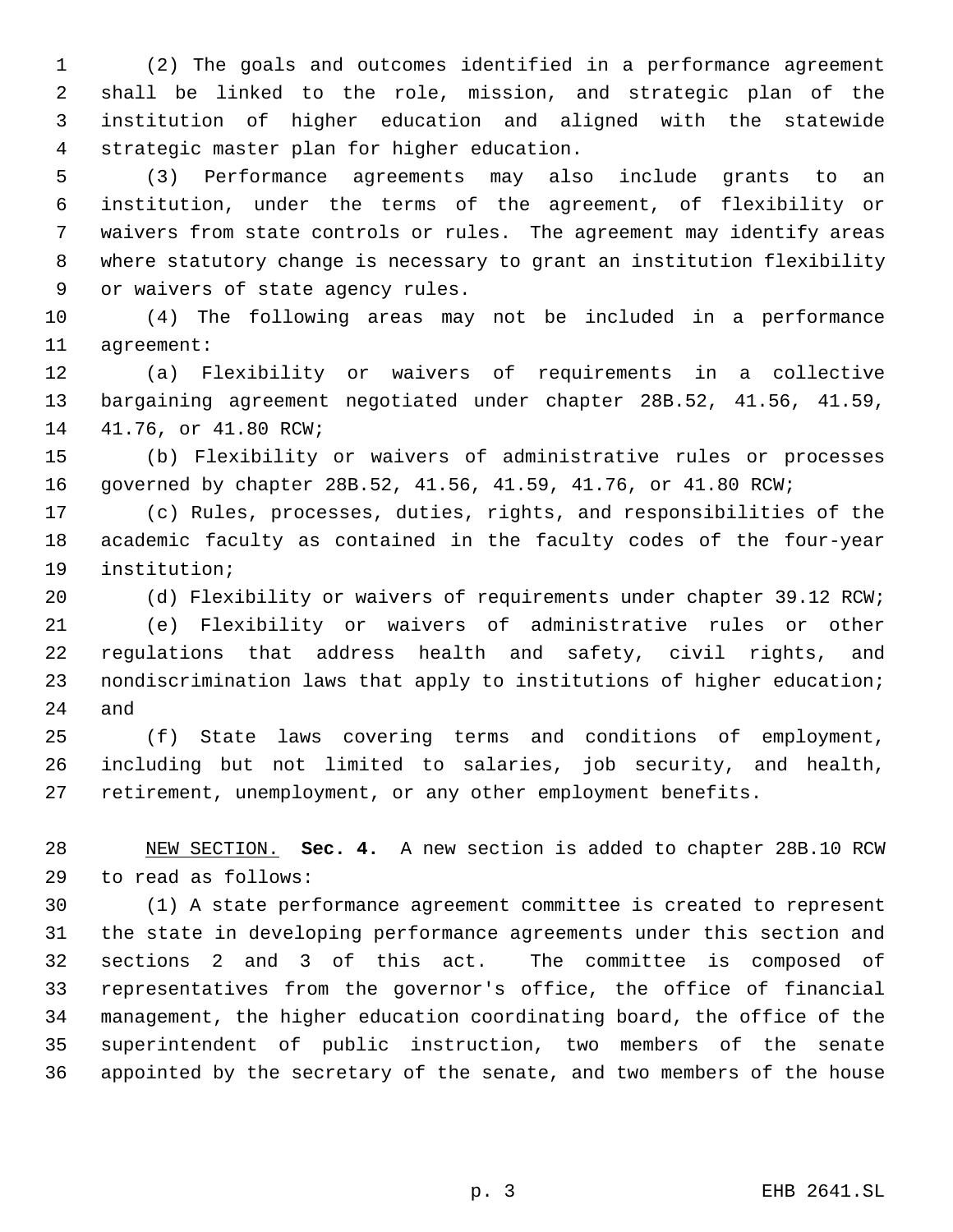of representatives appointed by the speaker of the house of representatives. The state performance agreement committee shall be staffed by personnel from the higher education coordinating board.

 (2) Each of the participating institutions shall develop a preliminary draft of a performance agreement with input from students and faculty. The governing boards of the public four-year institutions of higher education shall designate performance agreement representatives for each institution respectively that shall include two faculty members at those institutions bargaining under chapter 41.76 RCW, at least one of whom shall be appointed by the exclusive collective bargaining agent and the other appointed by the faculty governance organization of that institution. If the participating pilot institution does not bargain under chapter 41.76 RCW, then two faculty members shall be appointed by the faculty governance organization of that institution. The associated student governments or their equivalents shall designate two performance agreement representatives at those institutions. Starting with the preliminary drafts, the state performance agreement committee and representatives of each institution shall develop revised draft performance agreements for each institution and submit the revised drafts to the governor and the fiscal and higher education committees of the legislature no later than September 1, 2008.

 (3) After receiving informal input on the revised draft performance agreements, particularly regarding the levels of resources assumed in the agreements, the state committee and institution representatives shall develop final proposed performance agreements and submit the agreements to the governor and the office of financial management by November 1, 2008, for consideration in development of the governor's 2009-2011 operating and capital budget recommendations.

 (4) The state committee shall submit any legislation necessary to implement a performance agreement to the higher education committees of the senate and house of representatives.

 (5) All cost items contained within a performance agreement are subject to legislative appropriation.

 (6) If the legislature affirms, through a proviso in the 2009-2011 omnibus appropriations act, that the omnibus appropriations act and the 2009 capital budget act enacted by the legislature align with the proposed performance agreements, the performance agreements shall take